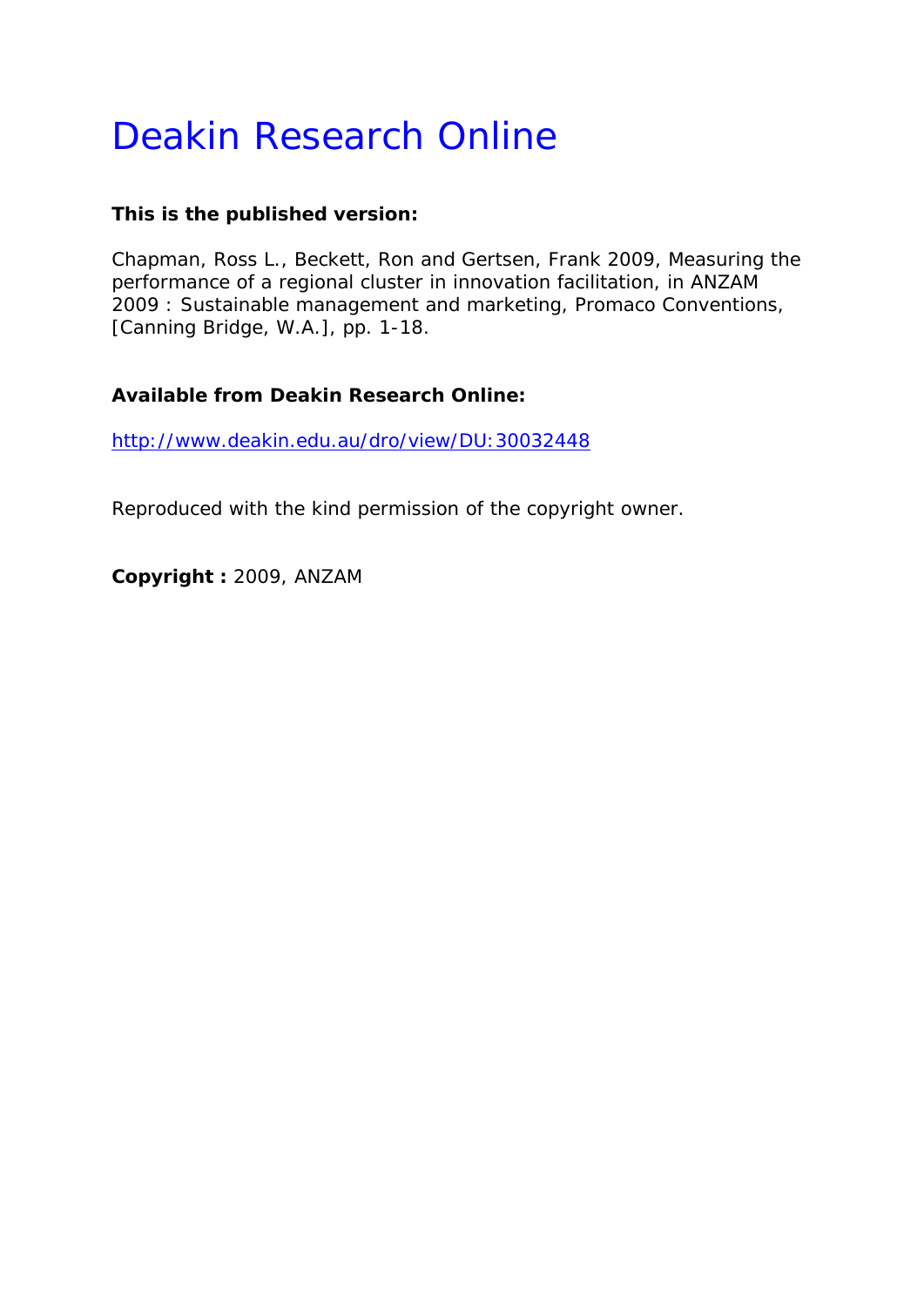# **Innovation Facilitation within a Regional Industry Cluster**

Ross L Chapman<sup>a)</sup>, Ronald C Beckett<sup>a)</sup> and Frank Gertsen  $\mathbf{^{b)} *$ 

*a) Centre for Industry and Innovation Studies (CInIS), College of Business, University of* 

*Western Sydney* 

*b) Centre for Industrial Production (CIP), Aalborg University, Denmark.* 

Email: [r.chapman@uws.edu.au,](mailto:r.chapman@uws.edu.au) [r.beckett@uws.edu.au](mailto:r.beckett@uws.edu.au) and [fgertsen@production.aau.dk](mailto:fgertsen@production.aau.dk)

#### ABSTRACT

*Regional industry clusters have been promoted for several years as effective mechanisms to assist firms become more innovative and more competitive. But do they really achieve this goal, and more importantly, just how should an assessment of cluster performance in supporting and facilitating innovation within its members, be undertaken? In this paper we report on a study of a regional IT cluster in Western Sydney, Australia, develop some criteria for assessing the innovation facilitation performance of industry clusters, and discuss the cluster in relation to these criteria. We suggest that*  engagement with a cluster <u>may</u> enhance the innovation capacity of a firm, and the type of required *innovation support varies significantly with the maturity and absorptive capacity of individual firms.* 

**Keywords**: Industry clusters, Innovation, Performance measurement, Service industries, Absorptive Capacity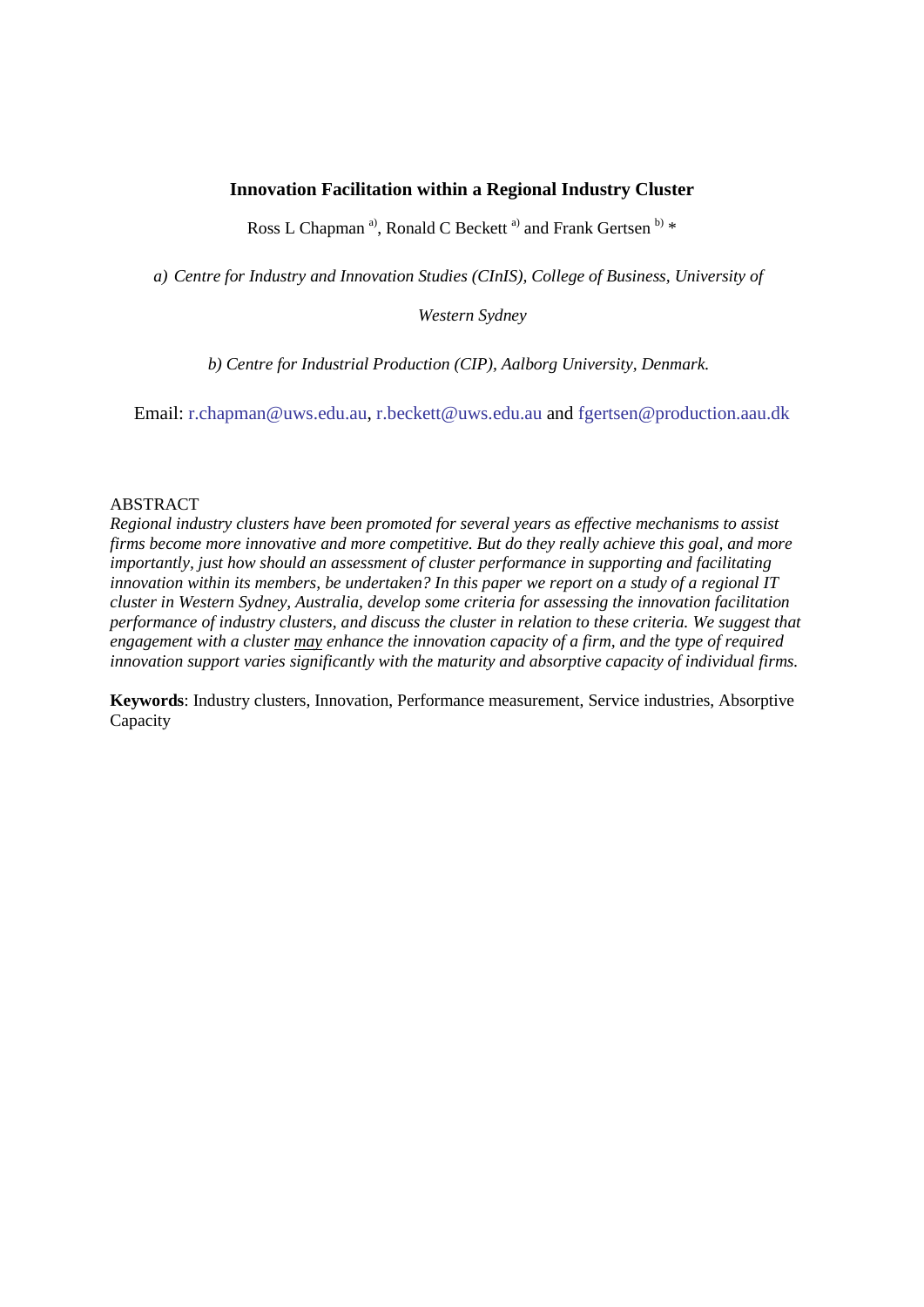#### **BACKGROUND**

Cooperative endeavours between firms and cluster initiatives continue to be popular with both industry and governments around the world. In this paper we define a *cluster* as a group of firms from the same or related industries normally located geographically near to each other (Bell, 2005). Firms may undertake formally or informally connected endeavours and resource sharing in order to deliver benefits by building on sources of competitive advantage – a resource-centric view. Participants may be regional communities or, occasionally, broader communities of practice, and commonly embrace networks and networking practices.

The term networking is commonly used in connection with clustering however we recognize some important differences between cluster initiatives and networking. Networking includes: (i) Personal *networking* to identify expertise, facilitate problem solving and expand ones sphere of influence is a longstanding business activity – an actor centric endeavour; and (ii) Networks – physical structures that facilitate flows of products or services, for example electricity grids or the internet, or (iii) activity-centric organizational structures that facilitate flows of knowledge, access to resources and access to markets. The latter may be technology enabled but commonly involves some form of personal networking. Membership may be open or closed. Cluster initiatives commonly include aspects of networking, but provide something additional generated by the regional proximity of the member firms.

Researchers at the University of Western Sydney Centre for Industry and Innovation Studies have been exploring best practice in the establishment and operation of multi-partner collaborations for some time. Strong links between innovative firms, and their tendency to collaborate have been observed (e.g. Basri, 2001). In this paper, drawing on the results of a recent study, we explore ways in which innovation practice in some Western Sydney IT firms has been enhanced through participation in a regional cluster initiative, the Western Sydney Information Technology Cluster (WSITC).

An OECD (2007) review of developments in regional cluster policy matters has noted that a particular initiative may be established in support of regional development policy, industry sector policy or innovation policy or some combination of them. The expectations from and measures of success associated with a particular cluster may be influenced by the dominant policy sponsor. In addition, enterprises participating in a cluster initiative may have different expectations and measures of success. This raises questions about how performance might be measured, which we will briefly discuss in an innovation policy context. Our Research Question for this paper is: "Do regional industry clusters really facilitate innovation, and if so, in what ways and under which circumstances?" Early research on cluster initiatives suggested that clusters should assist individual firm's innovation performance due to agglomeration economies and enhanced social interaction and knowledge exchange (Porter, 1990; Porter, 1998; Harrison, 1994; Harrison et al, 1996). More recently,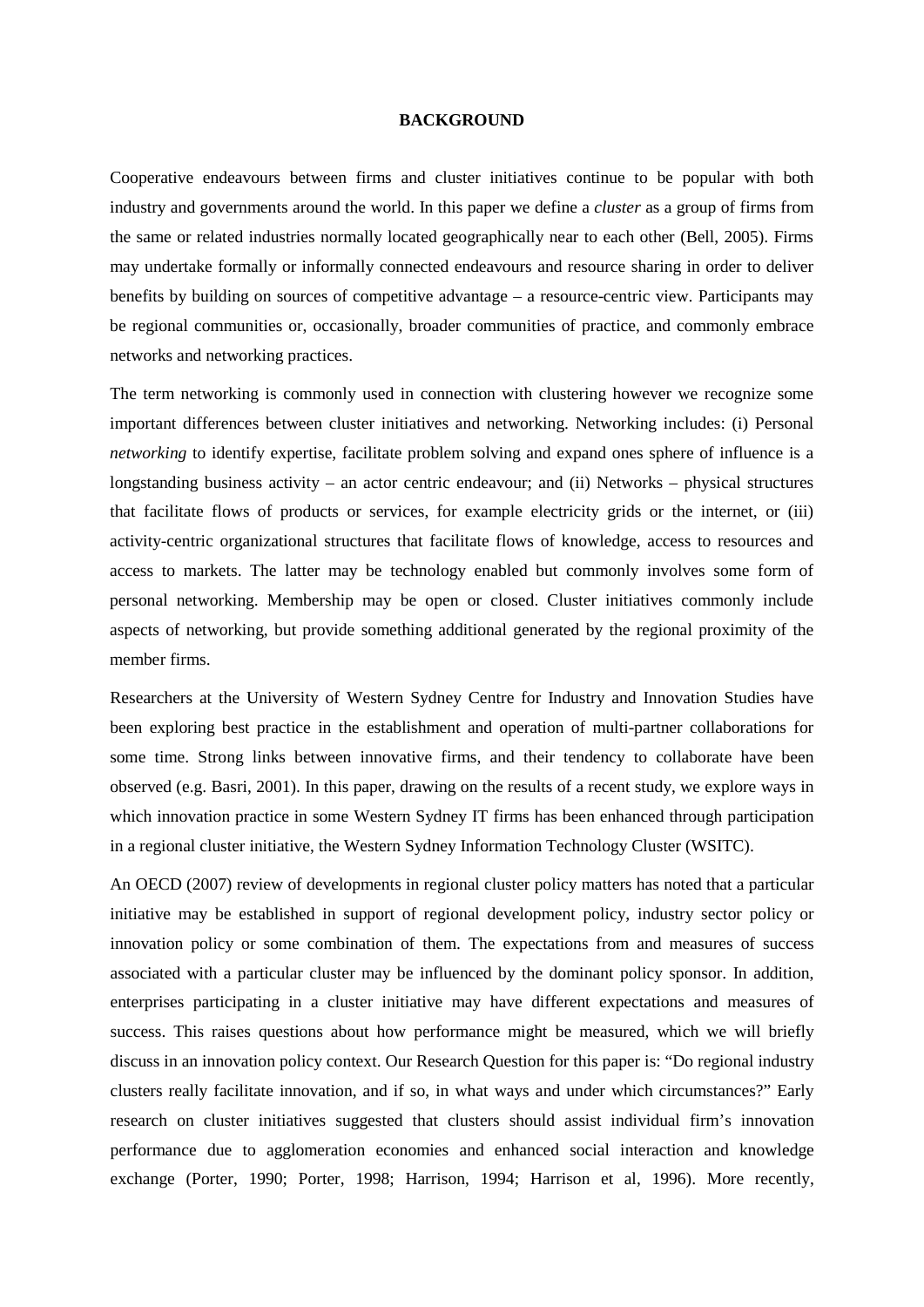researchers developing new approaches to measuring innovation at a national level have confirmed the importance of inter-firm collaboration by including "Alliances and Networks" as a key organisational capital input measure for innovation (Rose at al, 2009). We start with a general discussion of ways to characterise an industry cluster and assess its performance, then move on to consider the influence of cluster initiatives on member firms' innovation practices. We do this by learning from a case study involving a member survey and focus groups plus some individual member interviews.

## **SOME PREVIOUS RESEARCH ON CLUSTER CHARACTERISATION**

An OECD study (2007) noted that the some attributes of a cluster depend on its origins. Some clusters have been market–driven, emerging from collections of regional firms that traditionally exchanged goods and services, from firms clustered around one or a few large firms, or from firms clustered around the satellite operations of multinational firms. There are also State-anchored clusters where small firms support a state facility such as a Military Base. These factors influence who feels a sense of ownership in a cluster program or initiative and how its success is judged. The issues of support and/or facilitation of a cluster are also very important to the performance of an individual cluster, especially when clusters involve high proportions of low maturity firms (Roberts and Enright, 2004).

Enright's (2000) survey of more than 150 clusters indicated that local and regional governments were commonly involved (about 30% of cases), but within that group, around 30 to 50% of cases involved cluster-specific investments from the government body, although interestingly, it was found for around the same proportion of cases the government body had no associated cluster policy. Catalytic activities (bringing interested parties together), and directive or interventionist approaches were less frequently reported. The same survey also suggested performance was related to Cluster member capabilities and the maturity of their cooperative efforts, characterised as:

- *Working Clusters* were the most commonly reported, where a critical mass of local knowledge, expertise, personnel and resources may be combined to give an advantage compared with those outside the cluster.
- A significant number of *Latent Clusters* were observed in the survey. These have a critical mass of firms, but have not established the level of interaction and knowledge flows to truly benefit from co-location. The firms do not think of themselves as a cluster.
- *Potential Clusters* were also observed in significant numbers in the survey. They are like latent clusters, but have some gaps in inputs, services or information flows.
- A *few Policy-driven Clusters* were observed in the survey. These aim to build capability, critical mass and favourable conditions for organic development.
- A small number of '*Wishful Thinking' Clusters* were observed in Enright's survey (2000). These are policy driven clusters that not only lack critical mass, but lack any source of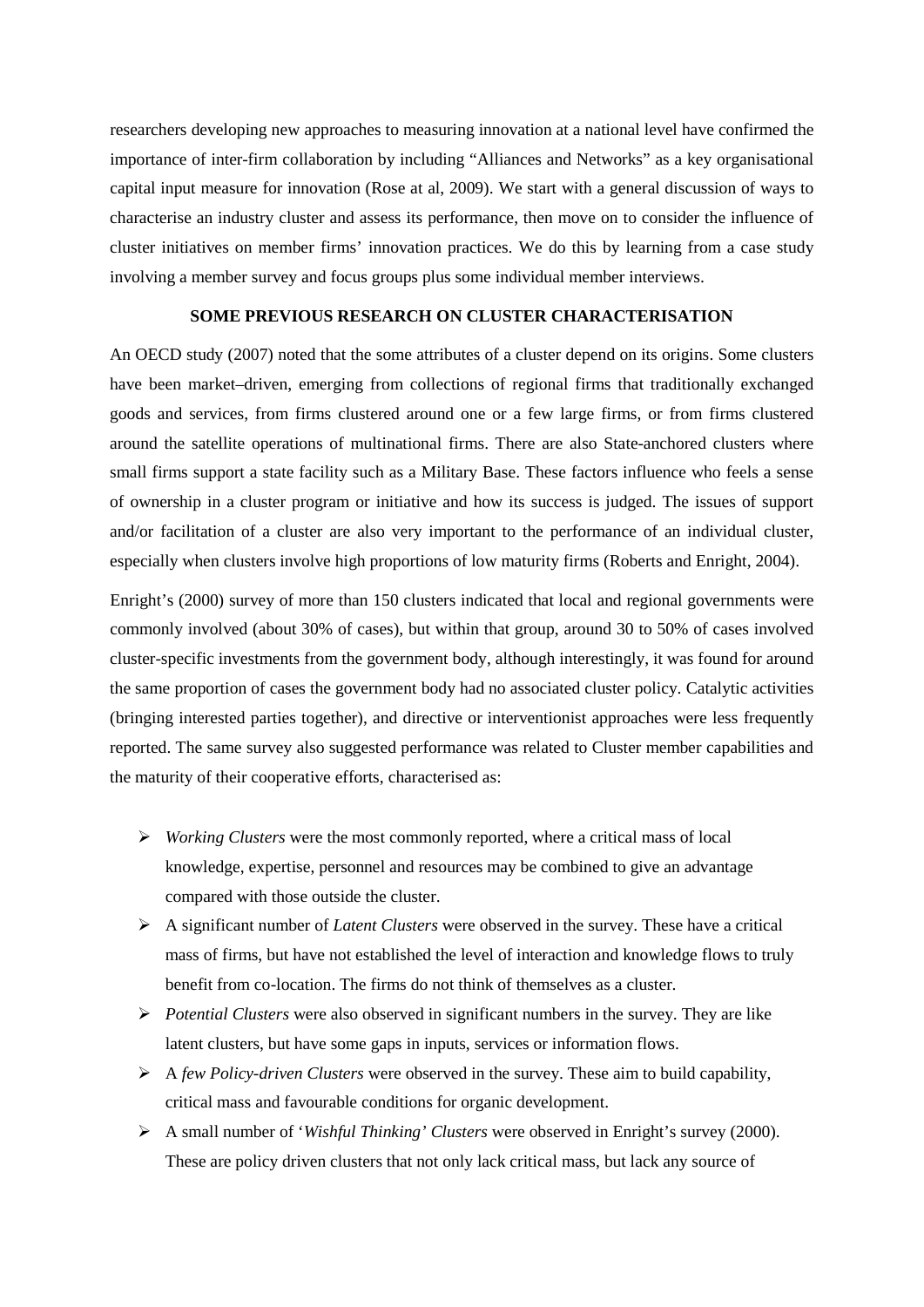advantage that might promote organic development.

Enright (2000) suggested that from anecdotal evidence available to him, both policy-driven and wishful thinking types were underreported in the survey. The observations above plus the work of Landry et al (2002) suggest that an attribute indicating cluster developmental status and participant firm maturity may be important in understanding the performance of a given cluster.

A Canadian study (Cassidy et al, 2005) primarily concerned with science-driven clusters put the individual firm and its performance in a central position, with influences from customers, competitors and supporting organisations plus a number of environmental factors. The argument is that outcomes are primarily driven by firm performance in its market context. Marceau (1999) made similar observations in connection with some Australian business network initiatives. The size and scope of participant organizations plus their expenditure on innovation influences the dominant nature of engagement (Cassidy et al, 2005; Enright, 2000; Laitinen, 2006). Regional factors such as natural resources may have some direct influence on outcomes, but most operating environment factors have an indirect influence on outcomes through the firm. From this point of view, benefits only accrue to the community supporting a cluster initiative if its member firms can accrue some competitive benefits. In the case of IT clusters, they may be direct generators of economic activity if they are technology producers, or they may have an effect by providing services that make their client firms more competitive. In both cases, the cluster members are the beneficiaries of the initiative, but in the IT services case, client firms are also regional beneficiaries. From the foregoing we observe that firm size and the nature of market linkages influence the dynamic within a particular cluster.

#### **Assessing Cluster Performance**

It has been observed that measuring cluster performance may be problematic and that there is considerable variety in perceived success factors: "A cluster member is presumably more interested in the overall cluster's competitive position than in the cost-effectiveness of a particular public policy action. A cluster initiative manager (facilitator) may be most interested in success at bringing actors together in joint activities and the development of stronger economic and social relationships. A politician may need to know how many jobs were created or how much the region's economy has improved" (OECD, 2007). One could group these perspectives into two general categories, summarized as follows:

1. Cluster policy effectiveness – is the policy achieving what was intended and are there any spillover benefits. This might be achieved by considering the scale of operation, the nature of cluster evolution and the level of maturity in a particular case. Evans, Roth and Sturm (2004) suggest that goal-driven networks or clusters may use traditional economic performance measures, but those concerned with capability enhancement need to measure flows of intellectual capital.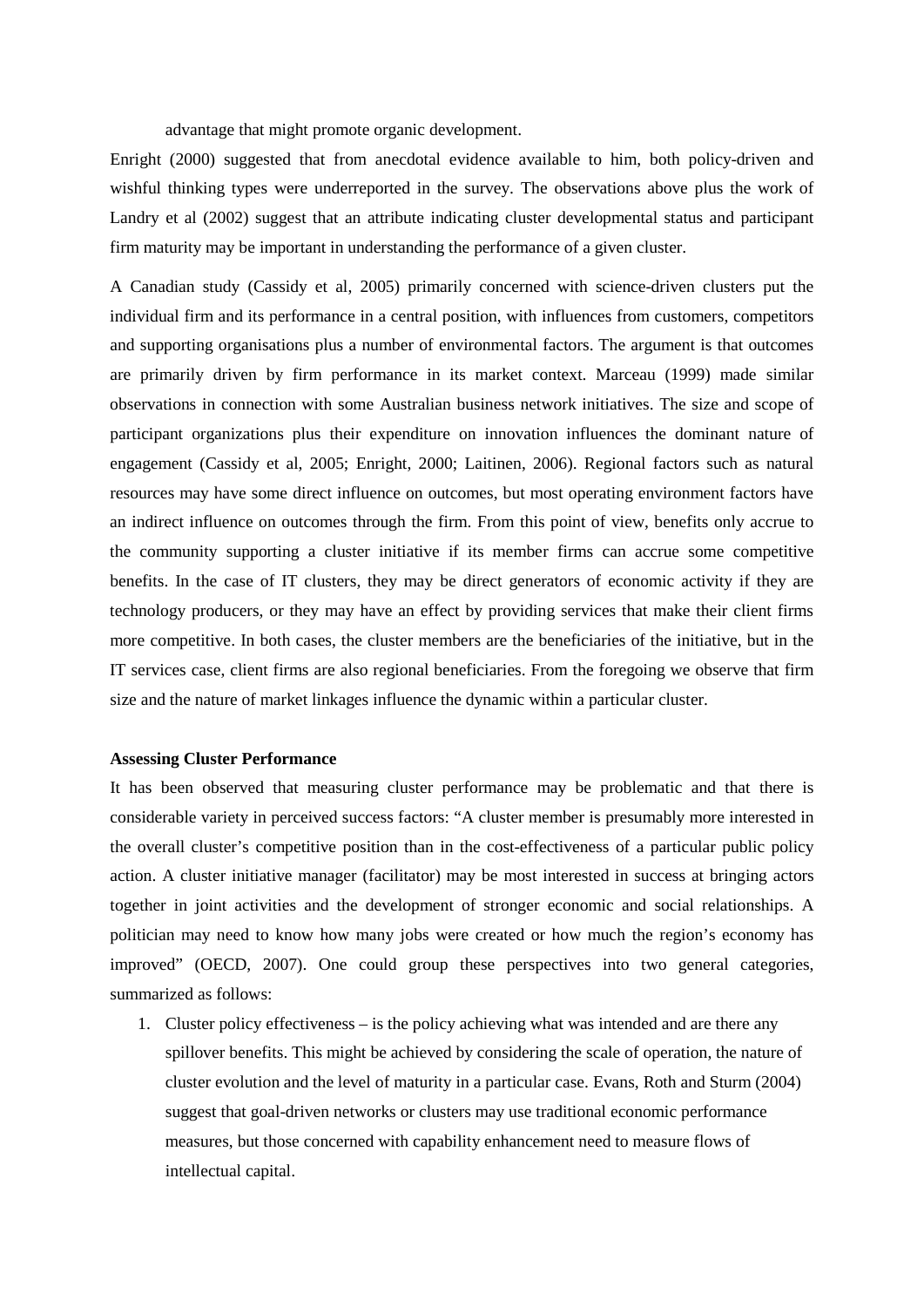2. Measures of impact related to a particular cluster – or, "Are we making a difference?" This can be difficult to assess in practice as a cluster initiative does not happen in isolation. It is one of many things that may have some influence on the participants. There are issues of proper attribution of cause and effect, and there may be a significant time lag between an input and a beneficial outcome.

Some researchers have considered cost-of-participation/benefits-of-participation tradeoffs from the perspective of participating firms (Beckett, 2005; Camarinha-Matos and Abreu, 2005) A Swedish study of cluster policy impact (IKED, 2004) suggests that "The task (of evaluation) is partly to measure the specific contribution of collaborative action as compared with the outcome that would have been observed in the absence of a clustering initiative, i.e. to measure *additionality*". This is an attempt to come "to terms with the nature of clustering and find ways to address economic outcomes more broadly" (op. cit), and thus to broaden the measuring of cluster effects – to measure "everything" added (additional outcome) by the support effort to the cluster (additional input), as compared to "no cluster". Taken literally, methodology wise measuring this, would require using double-blind experiment, which we contend is not likely to succeed on such scale and in such complex context. Generally, the concept has been used in rationalizing public support for R&D, in order to find out whether public money stimulates new R&D or subsidizes what would have taken place anyway (Buisseret et al, 1995). For this purpose various economical measurement methods have been used. In this article we will use the term "additionality" for the additional impact on Cluster policy effectiveness and Measures of impact related to a particular cluster (the two items mentioned above) stemming from the cluster supporting effort.

In this context, we have proposed an approach that considers cluster operations as a business process that is lightly over-layed on normal business operations. The process has some sub-processes related to cluster administration and some related to firm performance, with attributes classified as inputs, outputs, rules/conditions of operation and resources to facilitate operation (Beckett, 2009). This view was developed to better understand the dynamics of cluster operations.

We have summarised our observations in Table 1 for the purposes of this paper to illustrate some cluster performance assessment criteria. Some performance criteria may be inferred from broad statistical data; however cluster performance can only be assessed in a practical way by talking to the stakeholders about each aspect, and this approach was taken in the case presented here.

*{Take in Table 1 here}*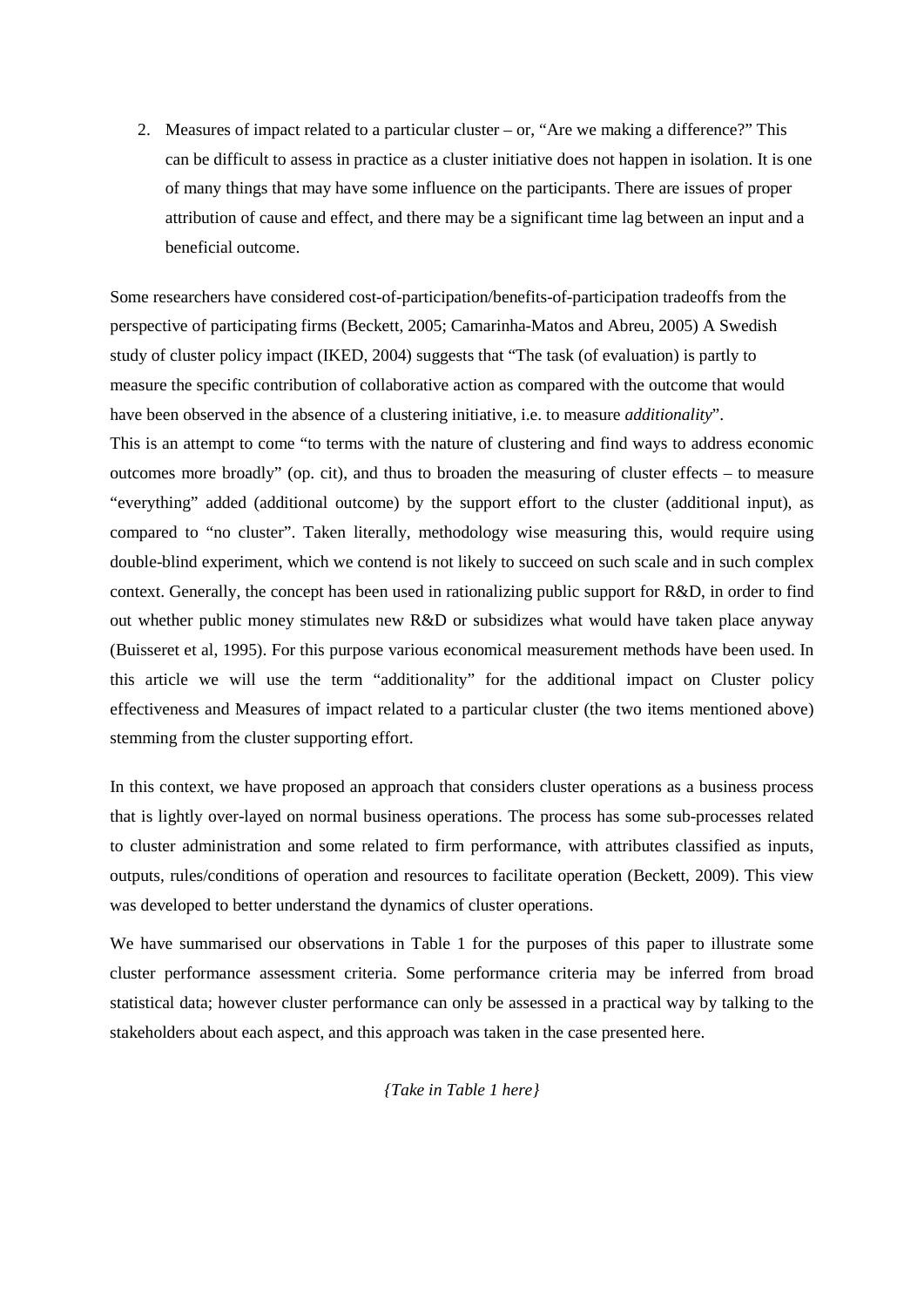#### **Clusters facilitating innovation**

We would make two observations in relation to innovation within clusters:

- Firstly, it is primarily the capabilities and maturity level of cluster participants that determine what value they can extract from cluster participation.
- Secondly, that from an innovation perspective, individual firms may not participate in cluster activities on a continuous basis, but access additional external assistance as and when required. By way of example, Vohora et al, (2004) studied the evolution of nine university spinout companies over many years, observing "critical junctures" in their development where new capabilities had to be acquired. In between, individual enterprises may be focused on refining their internal capabilities. In addition, it is noted that different kinds of external assistance may also be required by an established firm at different stages in the evolution of an innovation (Inganas et al, 2006; Westerlund and Svahn, 2008).

This means that the nature of cluster member interaction, the role and impact of cluster managers/facilitators, and the importance of associate or support organisations (such as Universities, government agencies, consulting firms, etc.) may be dependent on the extent to which cluster activities are directed towards innovation, and the nature of the firms within the cluster. A cluster, comprising well established and capable firms may require less facilitation and support than a cluster comprised of developing firms. A cluster initiative that is intended to support more radical innovation is more likely to require significant levels of interaction with a diverse group of support organisations. This world view helps explain why some researchers have reported that supporting organisations have a minimal impact on the operations of a cluster (e.g. Enright, 2000) whilst others have observed a significant impact (e.g., Bramwell et al, 2008). Others have observed influence from personal networks rather than cluster activity as such (e.g. Romijn and Albaladejo, 2002)

Taking the perspective that the value of cluster participation is through some form of additionality (IKED, 2004), we propose an innovation facilitation assessment framework that considers the influence of extended networks of personal contacts, engagement with additional networks of activities, and access to additional networks of resources at generic stages in the evolution of an innovation.

#### **THE WSITC CASE STUDY: DATA COLLECTION AND ANALYSIS**

Case study data used to investigate the research question was generated through: (i) direct involvement in cluster meetings and review of cluster related documentation; (ii) an online survey of active cluster members; (iii) interviews with cluster facilitators and members; and (iv) focus group activities. A brief benchmarking exercise was also undertaken. The cluster documentation and interviews with cluster facilitators were used to provide an historical overview and current description of the cluster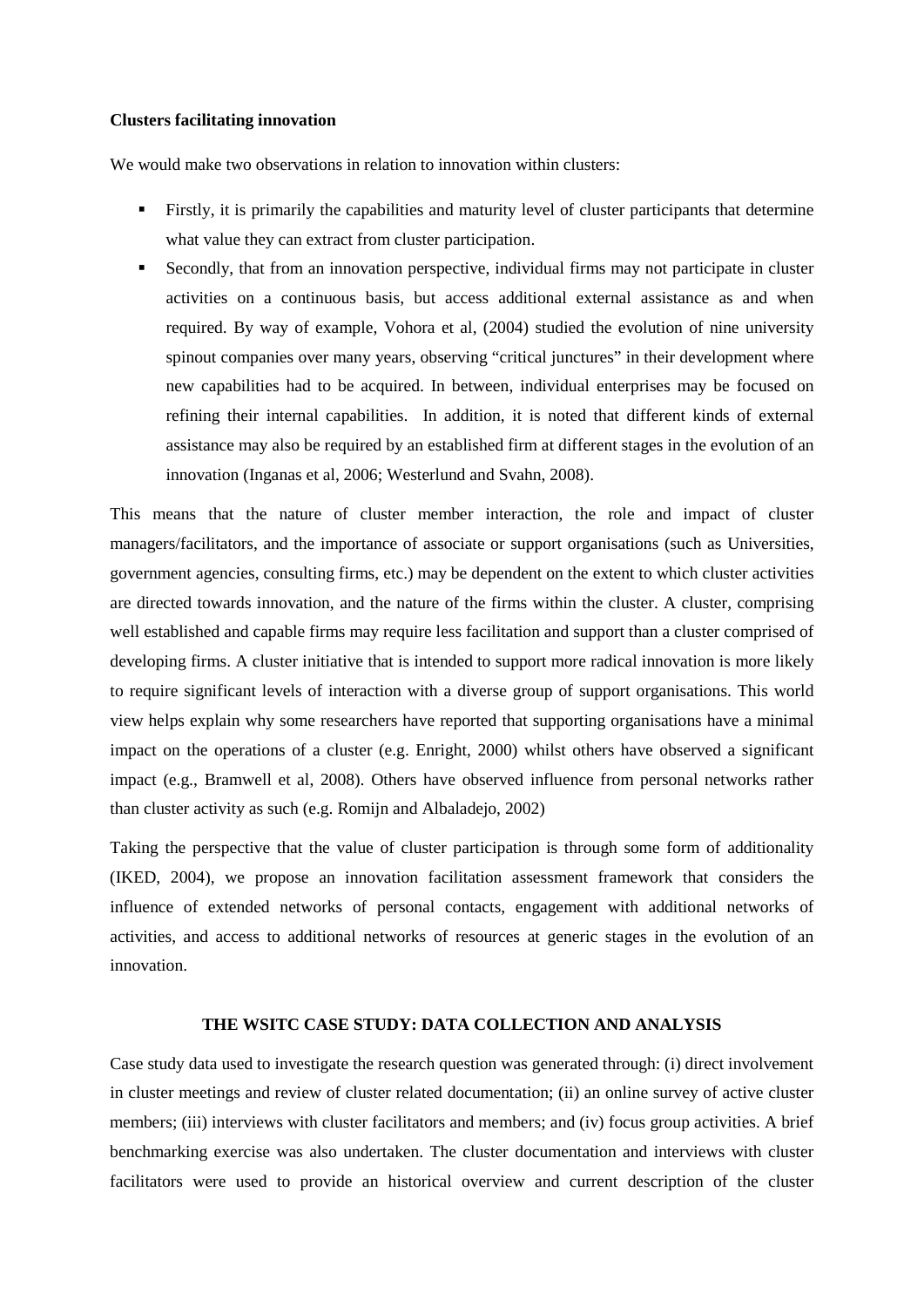composition and activities.

The online survey was developed to provide an overview of cluster member views and was deployed via an email alert providing a link to the URL where the survey could be accessed. The survey could be accessed and saved and respondents could return to the survey to complete sections, however only one response per computer (IP address) was possible. The survey itself involved a total of 24 questions (a mix of closed and open-ended questions across the following broad areas:

- 1 In what aspects of the IT industry is your firm active? (3 questions)
- 2 Please describe your firm. (6 questions related to scale and scope)
- 3 Tell us how you benefit from your involvement with the WSITC. (5 questions)
- 4 What has been the impact of WSITC participation on your business? (4 questions)
- 5 Please give us your opinions about the desired future direction of the WSITC. (6 questions)

The survey was carried out in February and March 2009. The notification of the survey website was sent to 230 organisations and the on-line survey was open for two weeks only. Only one response was allowed per IP address. Forty-seven (47) usable responses were received, representing a 20% response rate. Analysis of the distribution of company size and sector distribution were similar to available information for the full population of cluster members, so the responding firms were considered to be reasonably representative of the entire cluster. Follow-up telephone interviews were held with eight cluster member firms of different sizes and periods of engagement to gain further insights into how cluster participation had helped them.

Two focus group meetings were held to consider options for the future; one with government sponsors and the other with industry cluster participants. Researchers were involved in both groups to set the scene and record observations. The sponsoring government department organised a broad cross- section of focus group participants they thought had a sufficient awareness of the cluster and its aspirations. The process also drew out perceptions of the relative strengths and weaknesses of the WSITC cluster.

Quantitative data from the survey were used to provide descriptive statistics for the cluster and the open ended survey responses were combined for different groupings of firms to provide more detail on the specific views of cluster members. Notes from the focus group sessions and telephone interviews were deconstructed using thematic analysis.

#### **CASE STUDY FINDINGS**

The Western Sydney IT cluster (WSITC) has about 230 full members (still increasing by about 30 members each year) with a combined annual turnover of about \$A700m. The cluster also has around 100 associate members (mostly supporting organisations as mentioned above). Seventy (70)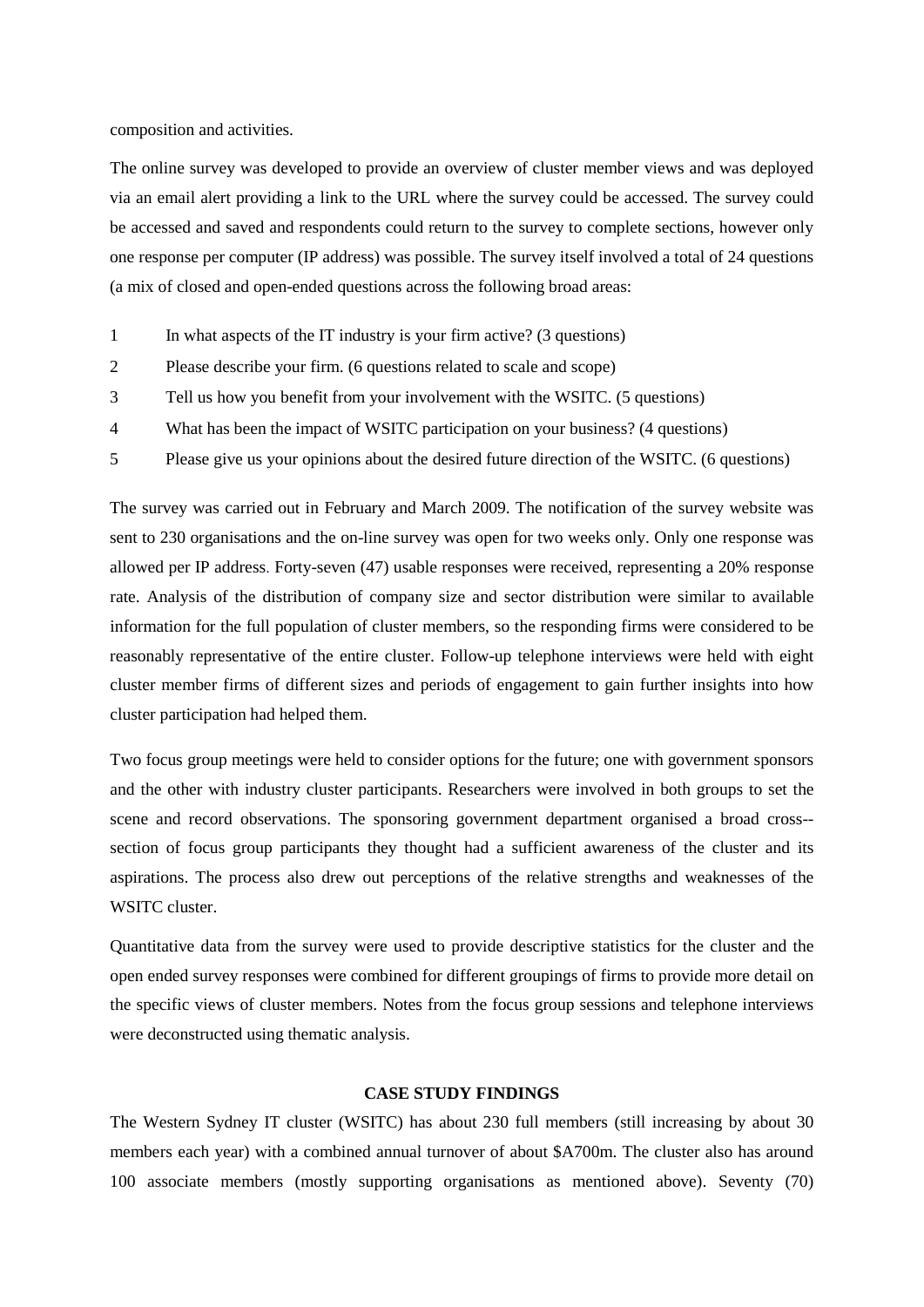percentage of the member firms are located inside of a 20km diameter circle focusing on the large Western Sydney suburb/city of Parramatta. Sixty (60) percentage of the member firms have less than five employees and turnovers less than AUD\$500,000. Larger firms (more than 50 employees and turnovers greater than \$10 million) comprise around 10% only of all members. About 60% own some form of intellectual property, and about one-third of all firms plan to grow over the next five years. There is some variety in member specializations (see Figure 1), but most are focused on IT service applications rather than new product/technology development common in many overseas IT clusters (Koski et al, 2002; Lucas et al, 2009). This IT service-focus has important implications when considering the innovation activities of cluster members.

{Take in Figure 1 here}

## **WSIT Cluster Characterisation**

In terms of the attributes described in Table 1, we find the following.

*Maturity* – the majority of the WSITC member firms are either still growing their core business or learning more about exporting. Member firms do not tend to be continuously engaged, participating more during growth periods. A "breeding network" (Camarinha-Matos and Afsarmanesh, 2004) that supports capability development and opportunity identification is well established, but there are relatively few cluster spinoff projects.

*Heterogeneous participants* – around 100 cluster associate member enterprises provide a variety of education, business, market and technology support services, and this helps the developing member firms. The member firm clientele is commonly spread over seven different market sectors. Balancing similarity / complementarity (Biggiero and Sammarra, 2001) and commonality/diversity (Dutton, 2008) seems to be an issue in establishing member group projects. Financial and governmental institutions are involved as associate members.

*Market access and competitiveness* – there is clear evidence of strong growth in export activity since the cluster was established, which suggests that some firms are globally competitive. But the smaller firms have difficulty in accessing larger government projects. Absorptive capacity (Cohen and Levinthal, 1990) is an issue for some member firms, due to both knowledge and resource limitations. The nature of knowledge shared was comprehensive on business and market matters, and limited on technological issues.

*Transactions* – considerable social capital and knowledge capital has been built. There is limited evidence of economic transactions between or in conjunction with member firms. Government funded housekeeping transaction management undertaken is appreciated by the members, and helps preserve a participation cost/benefit balance for growing member firms.

*Process* The cluster is achieving its original regional development objectives. A significant number of cluster events are held each year, but as noted earlier, there are few spinoff projects. About 60 % of the members attended two or three events in 2008, whilst the remainder did not attend. Regular e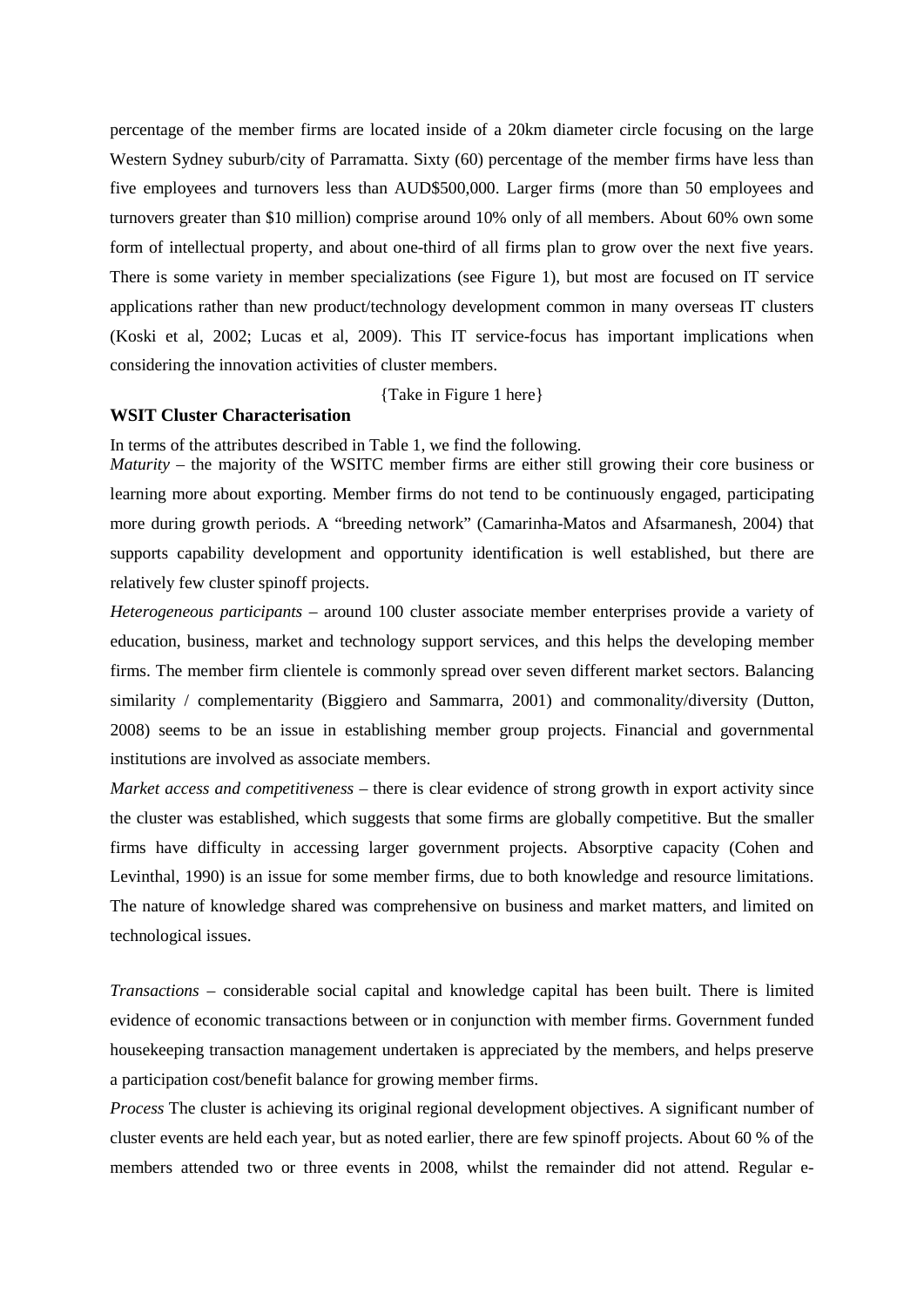newsletters and website postings keep all members up to date.

*Inputs* There is a clear statement of industry development intentions (currently under review) that includes a statement on innovation, and some business opportunities are regularly identified for members.

*Outputs* In our member survey, about 30% of member firms reported revenue enhancement associated with the WSITC, but approximately double that reported other benefits to their business arising from participation. We interpret this as meaning that whilst some firms are getting direct benefits from the WSITC, the dominant benefit is an indirect one back in the firm's primary business ecosystem. There was clear evidence of member capability enhancement attributed to cluster participation, a significant number of jobs created, and some evidence of spillover benefits to cluster client firms.

*Rules/constraints* – There was evidence of alignment with government policy and of significant competitive market pressure that maintained a degree of operational tension.

*Resources* – members were satisfied with the cluster management resources, and many member and associate member firms were making inkind contributions (e.g., one established and maintains the WSITC website) but there are no cash contributions. Those member firms that had grown were prepared to "give something back".

#### **DISCUSSION**

The WSITC must be doing something right, as net membership is still growing, even though some members have left the cluster. Survey respondents all wanted the WSITC to continue. In this study we found evidence of employment growth and increasing participation in export markets. There is clear evidence of market-driven innovation activities. There are some "runs on the board", positive outcomes reported by individual firms, but no satisfactory mechanism for keeping score overall and clearly identifying the nature of additionality provided.

What the WSITC does well that is appreciated by its members is:

- Helps members identify future options for their business using information provided in newsletters and at cluster meetings. This means there is a significant time lag between the delivery of the information and its impact.
- Supports emergent and growing businesses at transition points in their development, performing a kind of business incubator function that provides linkages to other support programs and expertise. This means that members seek different things from the cluster at different times, depending on the stage of growth and consolidation they are currently at.
- Facilitates the sharing of practical knowledge between members based on their own experience that is "ready for use" today, and the sharing of information about current forms of government and associate member support that is available.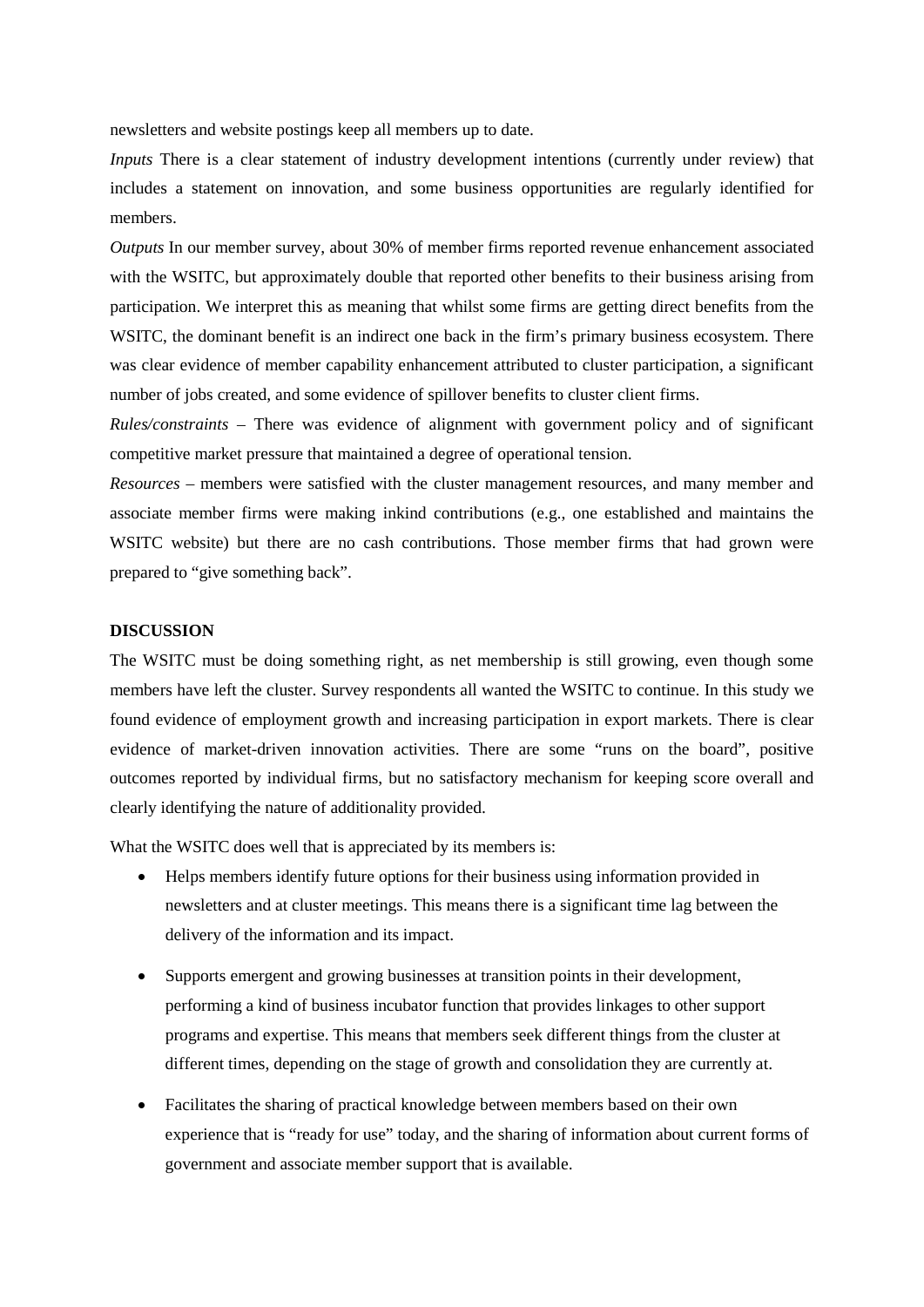The WSITC stimulates knowledge flows and social capital building in conjunction with associate members. Overseas researchers (Westerlund and Svahn, 2008) have found that this enhances innovation capacity in ICT firms. The predominant member offering is some bundling of IT product and service, but members may not develop the product themselves (although they may adapt it). This makes comparison with some other ICT clusters difficult as many such clusters are more focused on product development and production (see Figure 1). In terms of Enright's (2000) maturity-based classification, the WSITC would probably be described as a latent cluster. In terms of the activities of the cluster, we would characterise the WSITC as a "knowledge cluster" and this means it should be managed differently to those clusters where sharing access to unique physical assets is important. Figure 2 shows the survey responses to the question on learning from cluster activities. The strong focus on business knowledge and market opportunities reflects the early maturity of most firms as well as their service focus. Around 10% of respondents indicated no learning had been gained from the cluster (within the "Other" group).

#### {Take in Figure 2 here}

As discussed above a large percentage of cluster members are micro firms (<5 employees). Some that have grown beyond that size have indicated that the WSITC managers and other members/associate members have been very helpful at a number of transition points. The first transition is moving from a one or two person operation to a larger one, which means there are role changes and new business systems to be introduced. Assistance is available from local Business Enterprise Centres, but it may be difficult to find someone who has appropriate IT sector connections. Members advise that the WSITC plays a valued business incubation role at this first transition point. Advice more related to markets is required at the next growth stage. The WSITC staff put people in contact with members having relevant prior experience, and with associate members who may be able to help in some way in the interim, which has resulted in significant member value being placed on opportunities for personal networking. Figure 3 summarises the responses from member firms regarding connections generated through involvement in the WSITC. The high response rates for connections with business advisors and government support programs confirms the important role occupied by cluster associate members in extending the connections of cluster members into business improvement and innovation support agencies.

#### {Take in Figure 3 here}

Evidence collected during the study suggests that the dominant competitive strategy of those member firms that are growing is global excellence in a specialist niche. However, those firms that have achieved global competitiveness reported difficulty in finding someone to partner with locally in pursuing larger opportunities. This is consistent with the observations of Seifert and Eschenbaecher (2005) in connection with adaptive production collaboration where finding the right partner(s) was paramount, but does suggest the WSITC still has not reached its full potential.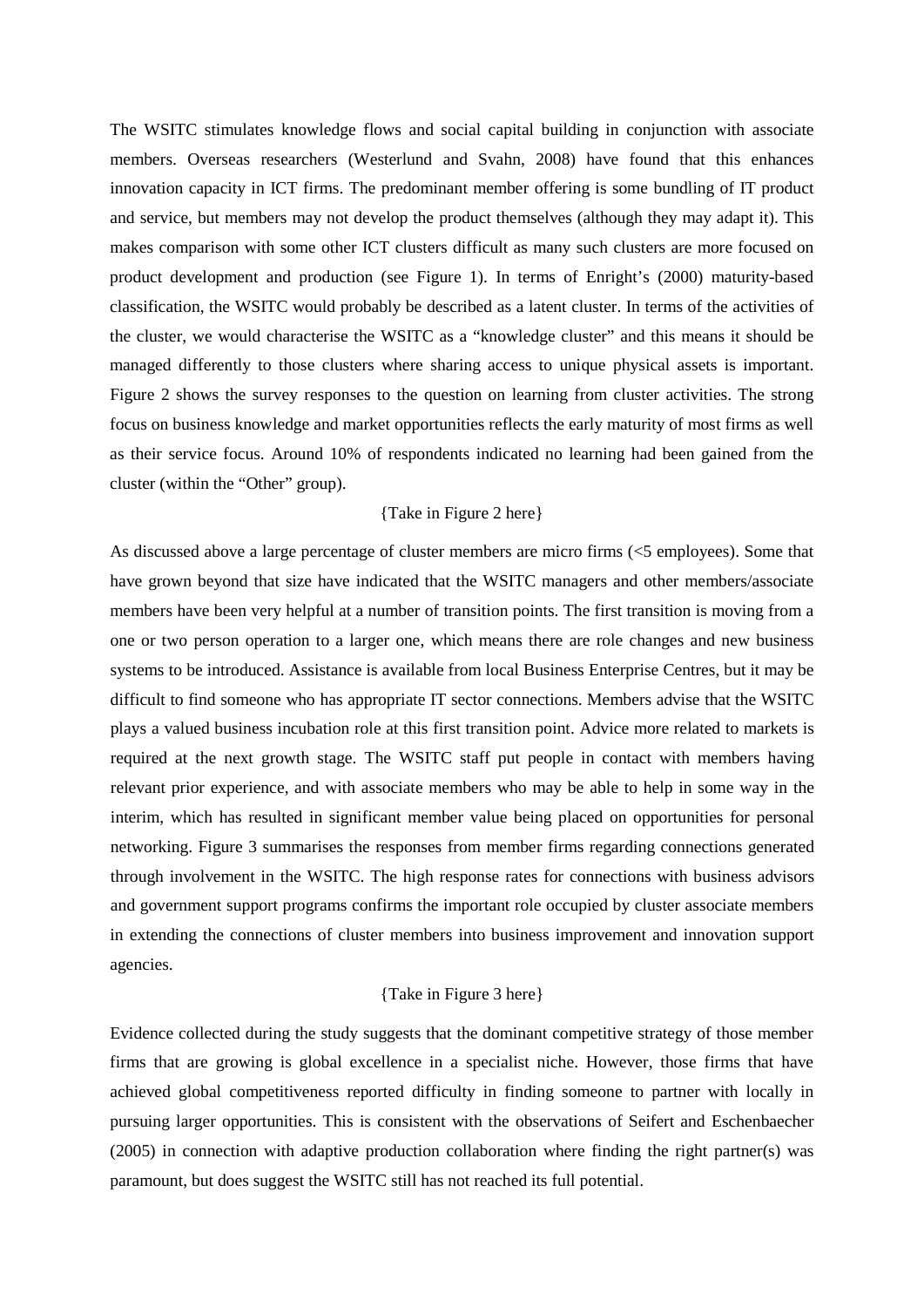The case study noted that members need different kinds of support at different stages in their growth cycle, and that there is a growing sophistication in the operations of some members and an increasing diversity of interests. Consistent with the observations of DeMartino et al (2006), anecdotal evidence suggested that the export-oriented firms were developing linkages outside the cluster, but these firms still valued participation to get alternative views of the world. One outcome of this is that some members have diametrically opposed views about what the focus and style of cluster meetings should be. Whilst established firms sought information on new technology and new business concepts from other industries, others felt that more opportunities for members to learn from each other would be appreciated. This finding confirms previous research (Santa et al, 2009) indicating that firms must align their operational effectiveness activities (such as process improvement) with their technology innovation activities (such as a new enterprise information system installation) in order to generate continuing competitive advantage. Thus depending on their maturity level, many firms will use knowledge and connections generated through cluster participation to improve operational effectiveness before considering technological innovations available thorough cluster initiatives. A number of mechanisms were suggested by respondents to accommodate these 'young' developing firms, such as: offering more short presentations by members on what they had learned in developing their business; more "pitch" sessions; more small-group personal networking opportunities; and some Q&A panel forums. In response to this, the WSITC managers have established a range of participation opportunities.

Both the benchmarking exercise and the member and government focus group observations suggested the need for more spinout projects centred on "focal firms". It was suggested that "*10 – 50 person* firms are the key if they are ready to grow – provide them with help and cluster smaller firms around *them*." The benchmarking exercise also highlighted the likely need for external facilitation and mentoring given the small size of the WSITC firms.

It was noted in the government focus group, that there are other programs that smaller groups of members (and nonmembers) are accessing, such as the Small Business Cluster Initiative. A starting point for this initiative is that there must be some industry "champions" and that the government will put provide small grants of up to 50% of costs. Participants are expected to make cash and in-kind contributions. This approach tends to ensure higher levels of commitment and engagement. During the telephone interviews members were asked if they would be prepared to make cash and in-kind contributions to spinout projects. The universal answer was yes, but with two main provisos – firstly that the project aligned with their strategic direction and secondly that it did not enhance a competitor's position or create a new competitor.

There is a recurring theme in the literature and in our case material of firms needing different kinds of help at different stages of evolution of their innovations and enterprises. Drawing on the practical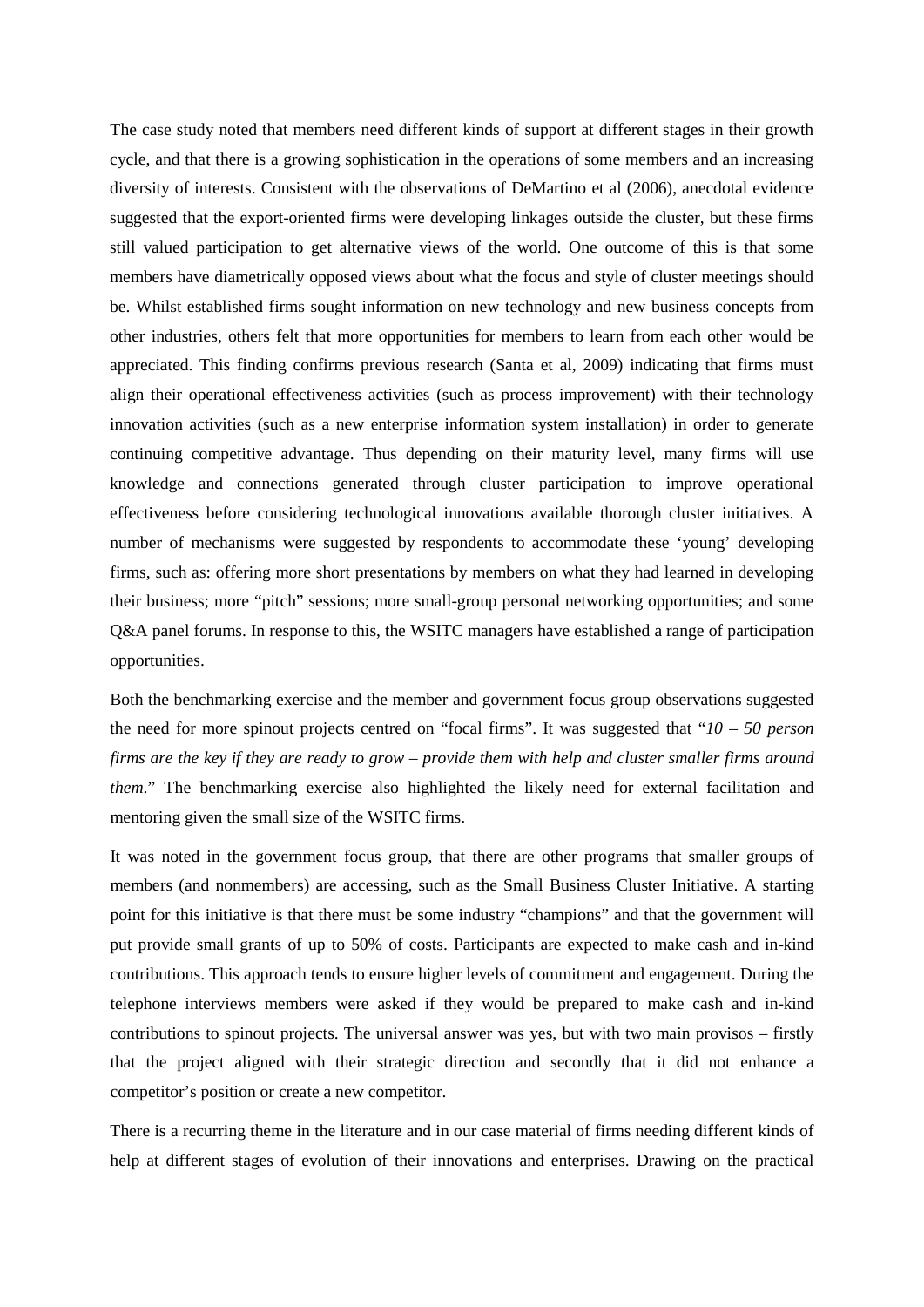experience of 28 innovative companies, O'Connor (2009) has identified three distinctive breakthrough innovation stage competencies needed to deliver value:

- Discovery the creation and identification of opportunities that may have a major impact in the marketplace and the skills to articulate their significance
- Incubation experimenting with technology and business concepts/models simultaneously to arrive at a demonstrated model for a new business that can deliver value
- Acceleration to develop critical mass and compete with mature technologies / businesses to deliver value

We contend that the economic notion of *additionality* is woven through the literature on clusters, from Porter (1990) to recent deliberations by experienced cluster researchers (IKED, 2004), and that themes of personal networking, network activities and networks of resources recur. We combine these notions to provide a framework for identifying how participation in regional clusters may facilitate innovation.

#### {Take in Table 2 here}

There are a lot of things for a small individual firm to consider in Table 2, and we observed that finding time to participate was a potential barrier. However one firm interviewed made the comment "*Joining one network with extensive links and just going to the one set of meetings saves time*". In a similar vein, those facilitating cluster operations need to be very well connected, and must make the time to establish appropriate connections.

In the case study presented in this paper, expanding personal contacts through cluster participation to help develop the firm's capabilities and take ideas to broader markets seemed to be the main contribution to innovation. Support given to micro-firms helped them grow a sound business base, and help given to firms of greater employee numbers (SMEs) helped expand their businesses, but idea generation remained mostly within the firm. Some cluster activities helped to access broader markets and some access to knowledge repositories not normally available to small firms were provided. A sound "breeding environment" (Camarinha-Matos and Afsarmanesh, 2004) was established, but with very limited interaction with the regional science and technology research community, but meetings do make people think about future options. Some cluster participants pursuing a niche technological specialisation had to look outside of the cluster for appropriate linkages.

#### **CONCLUDING REMARKS**

Our research question was "Do regional industry clusters really facilitate innovation, and if so, in what ways and under which circumstances?" Our conditional response is – yes, under some circumstances where additionality is both available to and accepted by participating firms. There may be opportunities to make contacts, participate in collaborative projects and access knowledge repositories and physical assets beyond those a firm could practically arrange itself. However the firm also has to have the absorptive capacity to understand what is on offer and be able to use it in support of its own innovation activities. Participation in cluster activities may also enhance a firm's absorptive capacity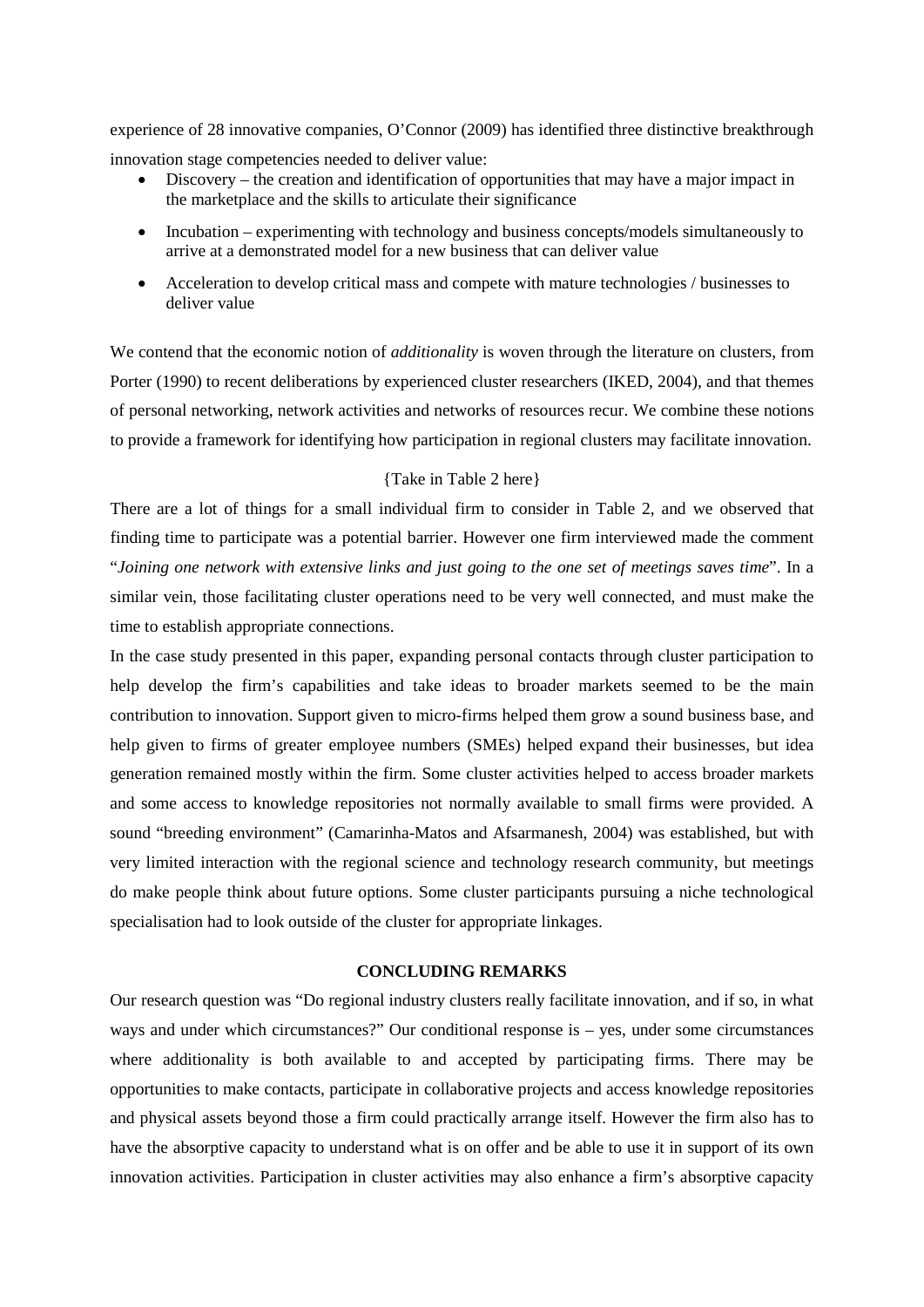to some extent. Cluster participation may help at different stages of the innovation process – in seeking out new ideas, in helping to incubate ideas to make them practically useful, and in taking those ideas to market. Effective cluster activities for facilitating innovation will depend very much on the maturity level and capabilities of the members firms. Business systems support and knowledge contacts for systems improvement will be most effective for early stage (low maturity) firms, thus improving their ability to source and adapt relevant knowledge. While more mature firms with improved absorptive capacity will utilise opportunities for access to new technologies and product development opportunities for improved innovation performance.

Some possible practical implications of the study include:

- The outcome can help policy makers and cluster facilitators assesing clusters and provide "selling point" for politicians and for recruiting members to the cluster
- Facilitators may be more aware of targeting their offers ("segmentation" of the cluster) according to circumstances such as the maturity of members and their stage of development in the innovation process, and provide offers accordingly.
- Members may be able to see where they can gain extra benefit from participation.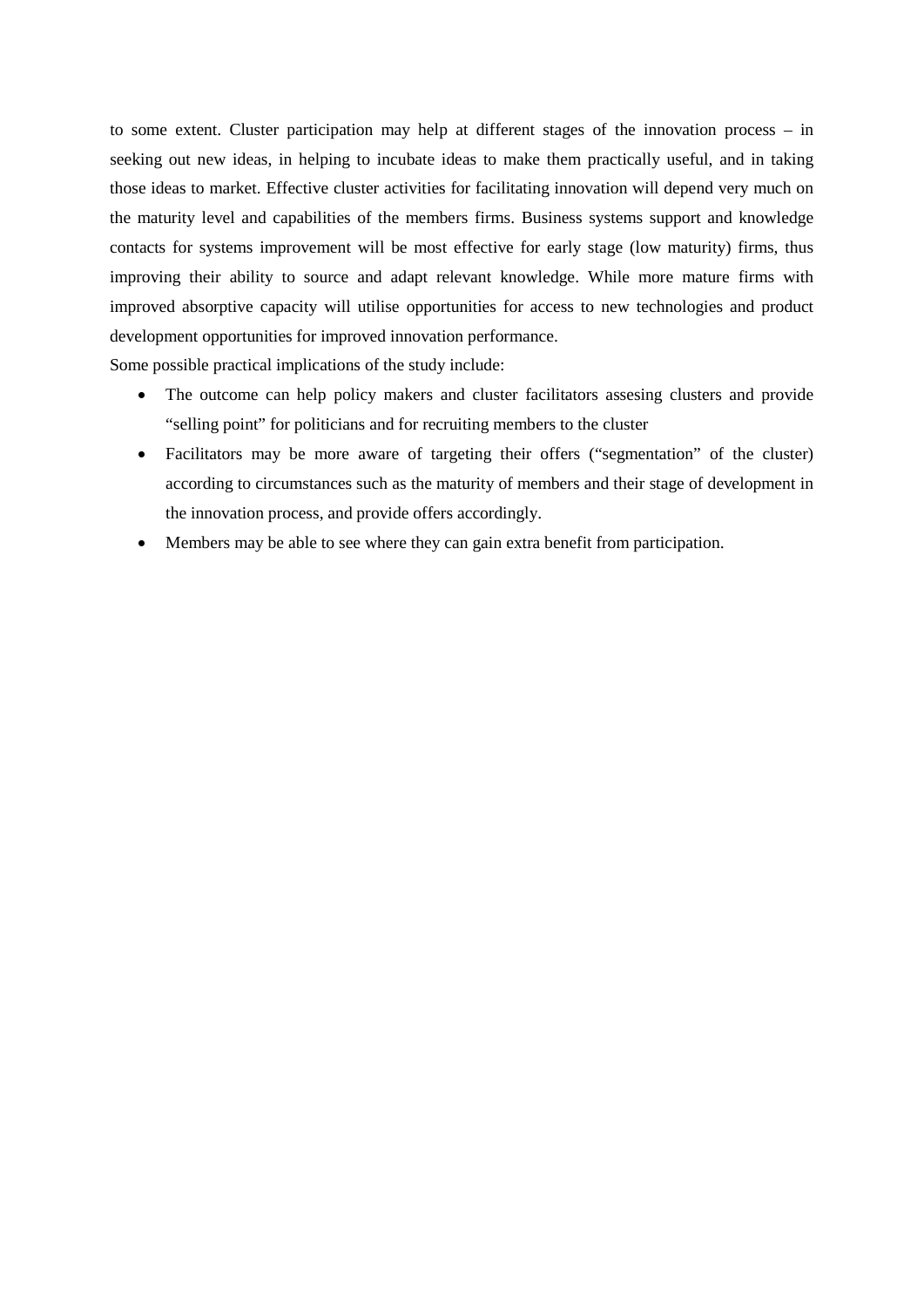#### REFERENCES

- Basri, E. (2001) Inter-firm technological collaboration in Australia in an international context: implications for innovation performance and public policy in Innovation networks: cooperation in National Innovation Systems, 143168. Paris: OECD.
- Beckett, R.C. (2005) Perceptions of value that sustain collaborative networks. in CamarinhaMatos, L.M, Afsarmanesh, H & Ortiz, A. (Eds) Collaborative Networks and Their Breeding Environments Springer, New York, pp 329336
- Beckett, R.C. (2009) An approach to measuring the performance of a large-scale collaboration PRO VE Conference Proceedings, Thessaloniki, Greece, 79 October
- Bell, G (2005) Clusters, Networks, and Firm Innovativeness Strategic Management Journal, 26: 287– 295
- Biggiero, L. and Sammarra, A. (2001) Similarity and complementarity in inter-organisational networks APROS (AsiaPacific Researcher in Organisation Studies), Hong Kong Baptist University, 35 December
- Bramwell, A; Nelles, J and Wolfe, D.A. (2008) Knowledge, Innovation and Institutions: Global and Local Dimensions of the ICT Cluster in Waterloo, Canada, Regional Studies, 42.(1):101–116,
- Buisseret, Timothy J.; Cameron, Hugh M.; Georghiou, Luke (1995) What difference does it make? Additionality in the public support of R&D in large firms, [International Journal of](http://www.inderscience.com/browse/index.php?journalID=27&year=1995&vol=10&issue=4/5/6)  [Technology Management 1995 -](http://www.inderscience.com/browse/index.php?journalID=27&year=1995&vol=10&issue=4/5/6) Vol. 10, No.4/5/6 pp. 587 - 600
- Camarinha-Matos, L.M, and Afsarmanesh, H (2004) The Emerging Discipline of Collaborative Networks in Virtual Enterprises and Collaborative Networks (Ed L.M. Camarinha-Matos) Kwuhler Academic Publishers, the Netherlands. ISBN 1402081383, pp 316
- Camarinha-Matos, L.M and Abreu, A (2005) Performance indicators based on collaboration benefits in Camarinha-Matos, L.M, Afsarmanesh, H & Ortiz, A. (Eds) Collaborative Networks and their Breeding environments, Springer, New York pp 273282
- Cassidy, E; Davis, C; Arthurs, D and Wolfe, D (2005) Measuring the National Research council's Technology Cluster Initiatives, Paper Presented at the CRIC Cluster Conference, Beyond Cluster – Current Practices and Future Strategies, Ballarat, Australian June 30 – July 1
- Cohen, W. M., & Levinthal, D. A. (1990). Absorptive Capacity: A New Perspective on Learning and Innovation. Administrative Science Quarterly, 35(1), pp. 128 152
- Dutton, W. H. (2008) The wisdom of collaborative network organisations: capturing the value of networked individuals, Prometheus, 26, (3): 211230
- Enright, M.J (2000) Survey on the characteristics of regional clusters initial results Working Paper, Institute of Economic Policy and Business Strategy: Competitiveness Program, University of Hong Kong
- Evans, S, Roth, N and Sturm, F (2004) Performance measurement and added value of networks, in Collaborative Networked Organisations – A research agenda for emerging business models Camarinha, L.M and Afsarmanesh, H (Eds) pp 147 152
- Harrison B. 1994. Lean and Mean: The Changing Landscape of Corporate Power in the Age of Flexibility. Basic Books: New York.
- Harrison B, Kelley MR, Gant J. 1996. Innovative firm behavior and local milieu: exploring the intersection of agglomeration, firm effects, and technological change. Economic Geography 72(3): 233–258.
- IKED (2004) The Cluster Policies Whitebook The International Organisation for Knowledge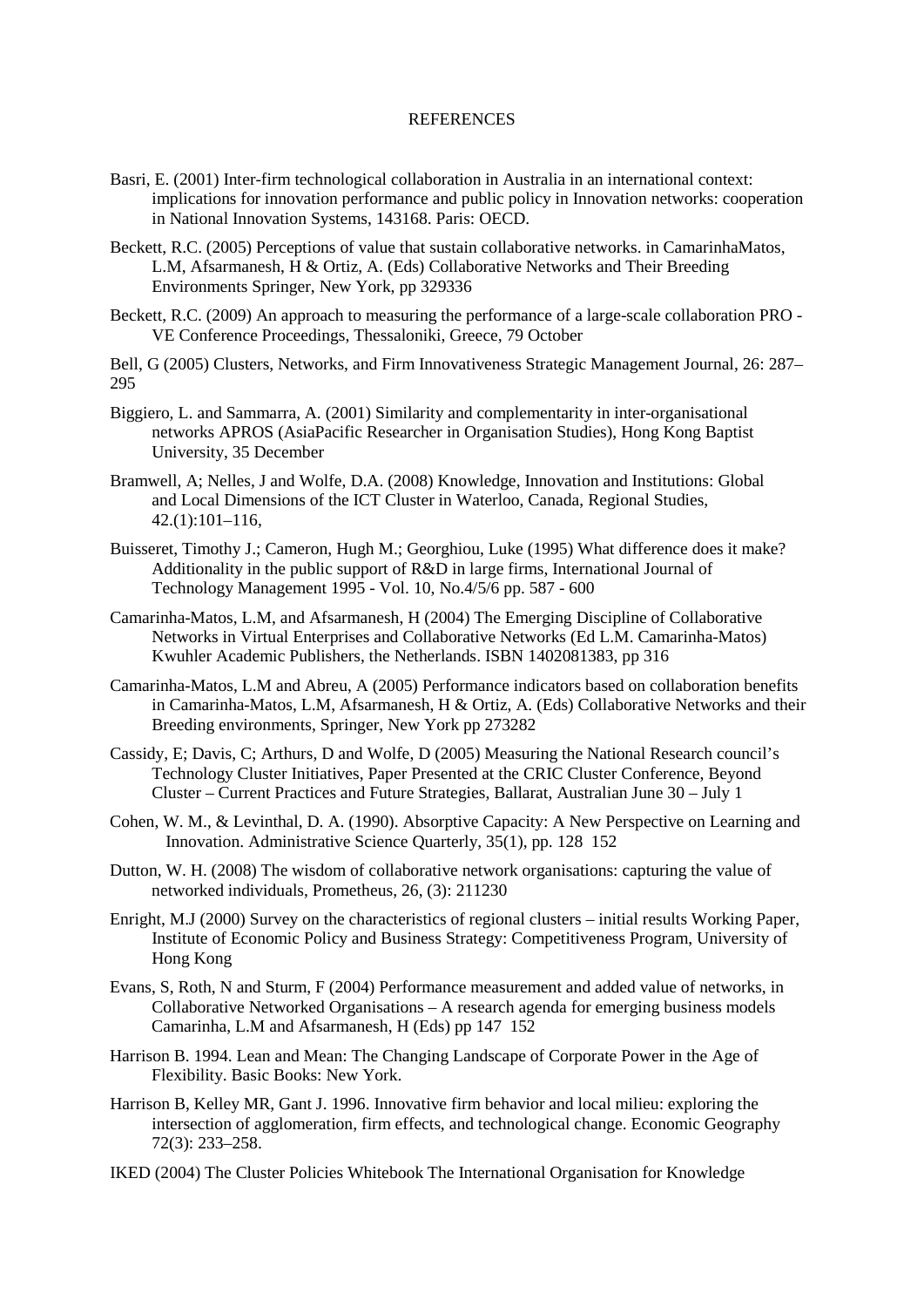Economy and Enterprise Development, Sweden (ISBN 9185281034) (247 pages)

- Inganas, M, Hacklin, F, Pluss, A and Marxt, C (2006) Knowledge management with a focus on the innovation process in collaborative networking companies International Journal of Networking and Virtual Organisations, 3 (3) 283 298
- Koski, H; Rouvinen, P and Ylä-Anttila, P (2002) ICT clusters in Europe The great central banana and the small Nordic potato. Information Economics and Policy 14: 145 165
- Laitinen, E. K (2006) Financial statement analysis of a network of SMEs: towards measurement of network performance. International Journal of Networking and Virtual Organisations, 3 (3): 258282
- Landry, R; Amara, N and Lamari, M (2002) Does social capital determine innovation? To what extent? Technological Forecasting and Social Change 69: 681 – 701
- Lucas, M; Sands, A and Wolfe, D.A (2009) Regional Clusters in a Global Industry: ICT Clusters in Canada. European Planning Studies 17 (2): 189
- Marceau, J (1999) Networks of Innovation, Networks of Production and Networks of Marketing: Collaboration and Competition in the Biomedical and Tool-making Industries in Australia, Creativity and Innovation Management, 8 (1): 20 27
- O'Connor, G, C (2009) Sustaining breakthrough innovation, Research Technology Management, 52, (3): 1214
- OECD (2007) Competitive Regional Clusters National policy Approaches, Organisation for Economic Cooperation and Development (ISBN 978926403182)
- Porter ME. 1990. The Competitive Advantage of Nations. Free Press: New York.
- Porter ME. 1998. Clusters and the new economics of competition. Harvard Business Review 76(6): 77–90.
- Roberts, B.H. and Enright, M.J. (2004) Industry Clusters in Australia: Recent Trends and Prospects, European Planning Studies, 12:1, 991121
- Romijn, H and Albaladejo, M (2002) Determinants of innovation capability in small electronics and software firms in southeast England, Research Policy 31: 1053–1067
- Rose, S., Shipp, S., Lal, B. and Stone, A. (2009) Frameworks for Measuring Innovation: Initial Approaches, Working Paper Number 6, Athena Alliance, US, accessed at <http://www.athenaalliance.org/> on June 14, 2009
- Santa, R., Ferrer, M., Bretherton, P. and Hyland, P. (2009) The Necessary Alignment between Technology Innovation Effectiveness and Operational Effectiveness, Journal of Management & Organisation, 15 (2): 155169.
- Seifert, M and Eschenbaecher, J (2005) Predictive performance measurement in virtual organizations in Emerging Solutions for Future Manufacturing Systems, Springer, Boston pp 299 – 306, (ISBN 9780387228280)
- Teece, D, J. (1986). Profiting from technological innovation: Implications for integration, collaboration, licensing and public policy, Research Policy 15 (6): 285305.
- Vohora, A, Wright, M and Lockett, A (2004) Critical junctures in the development of university hightech spinout companies Research Policy, 33: 147175
- Westerlund, M and Svahn, S (2008) A relationship value perspective of social capital in networks of software SMEs, Industrial Marketing Management, 37: 492–501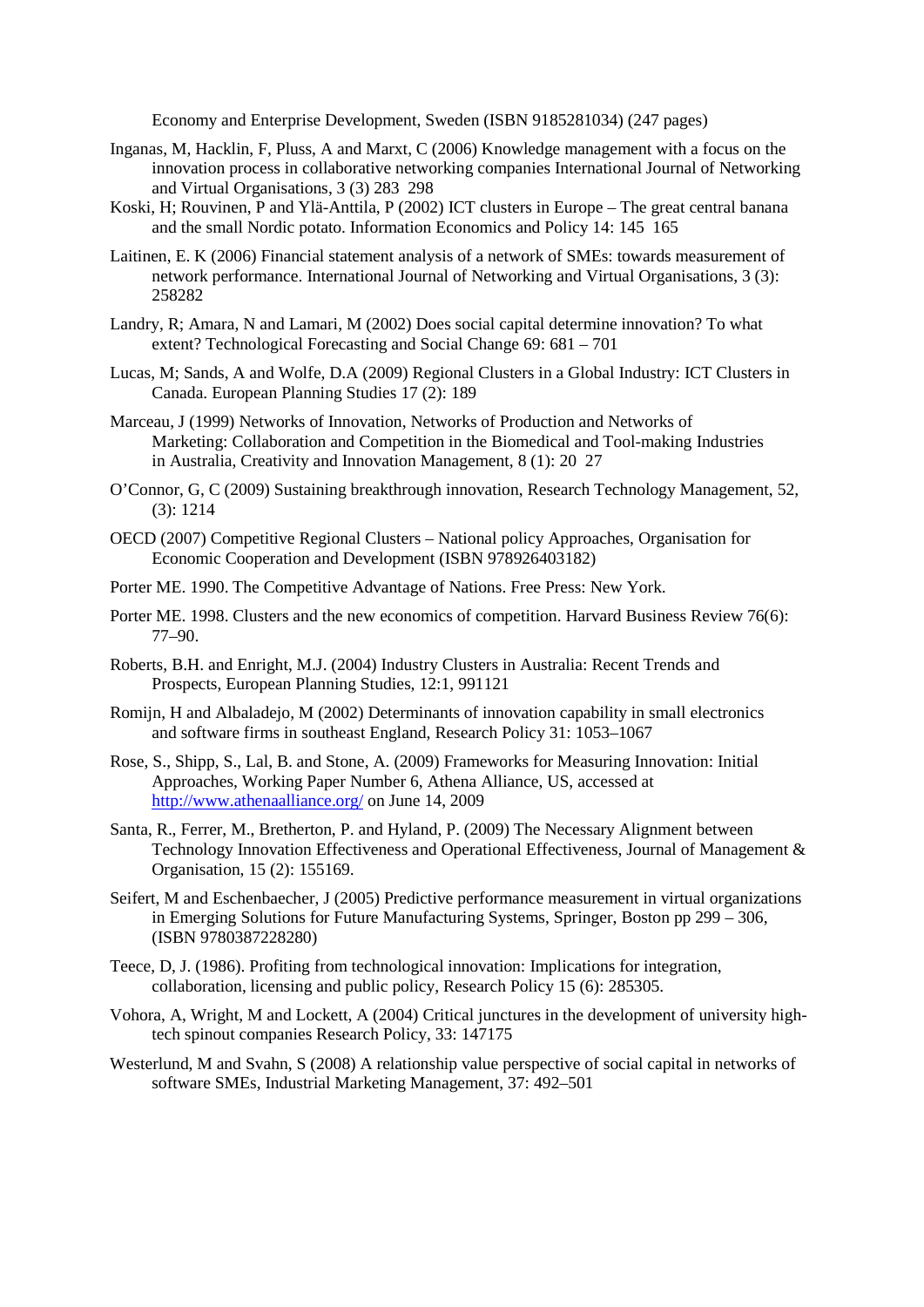# **TABLES AND FIGURES**

|                                            | <b>Cluster Stakeholder Perspective</b>                                                                                              |                                                                                                                                                                  |                                                                                                                                                                         |  |
|--------------------------------------------|-------------------------------------------------------------------------------------------------------------------------------------|------------------------------------------------------------------------------------------------------------------------------------------------------------------|-------------------------------------------------------------------------------------------------------------------------------------------------------------------------|--|
| Assessment<br>Category                     | <b>Member: Competitive</b><br><b>Position</b>                                                                                       | <b>Cluster Manager/</b><br><b>Facilitator:</b><br><b>Relationship Building</b>                                                                                   | <b>Politician: Jobs and</b><br><b>Economic Impact</b>                                                                                                                   |  |
| <b>Policy</b><br><b>Effective-</b><br>ness | - Benefits outweigh cost<br>and time involved in<br>participation<br>- Cluster Maturity level<br>achieved                           | - Achievement of program<br>intentions<br>- Cluster maturity level<br>achieved                                                                                   | - Achievement of policy<br>intentions<br>- Spill-over benefits evident                                                                                                  |  |
| <b>Cluster</b><br><b>Impact</b>            | - Improved competitive<br>position<br>- Improved access to<br>markets and infrastructure<br>as indicated in member<br>case examples | - The scale and type of<br>membership<br>- Social capital built and<br>knowledge flows simulated<br>as indicated by member<br>surveys and personal<br>networking | - Evidence of job growth<br>from member surveys<br>- Evidence of leverage from<br>government<br>investment in infrastructure<br>as indicated in member case<br>examples |  |

**Table 1 – Cluster Performance Assessment Criteria**



**Figure 1 Some IT Industry Innovation Domains**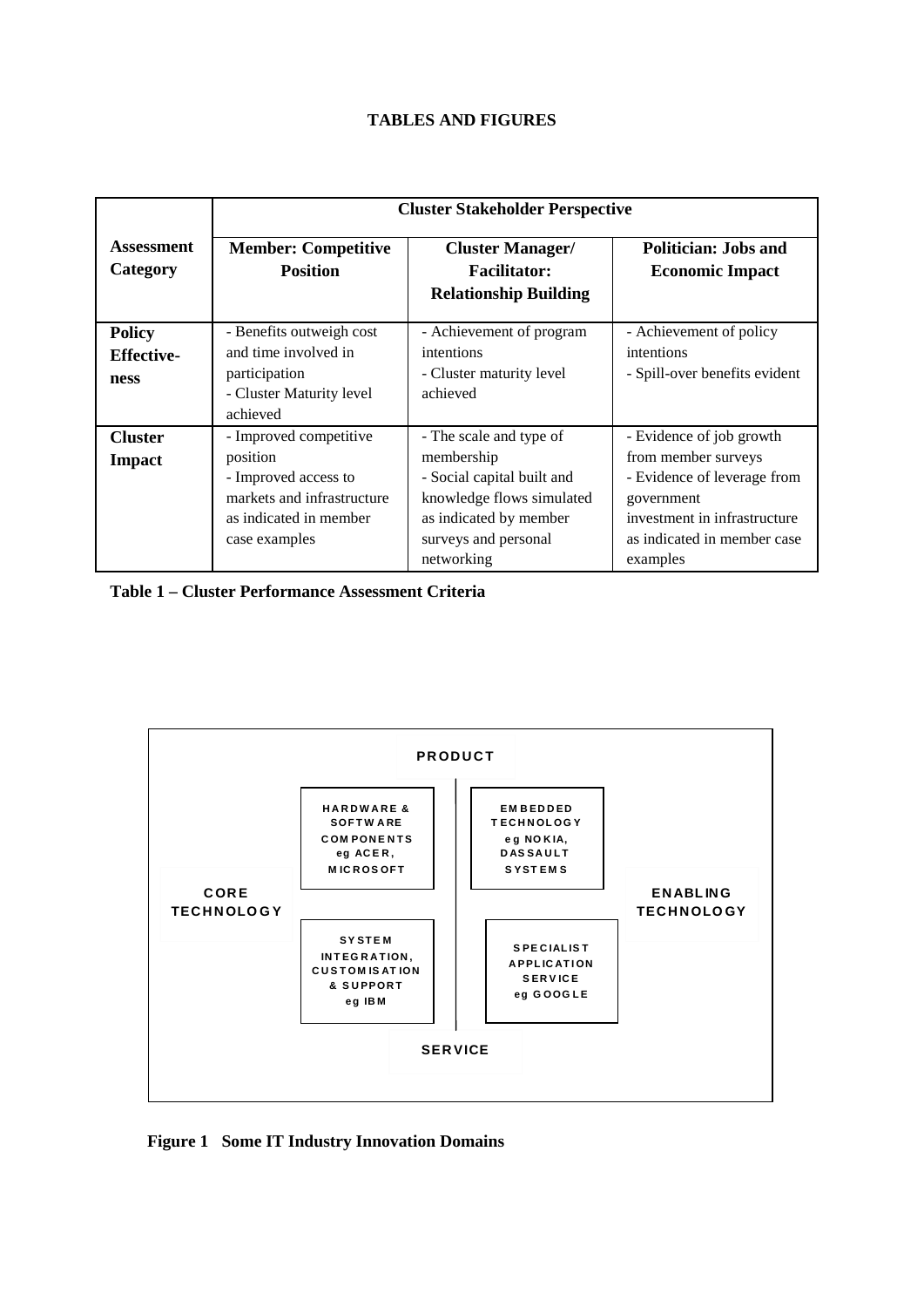

**Figure 2 Member Responses to Learning within the Cluster**



# **Figure 3 Connections Generated via the WSITC**

| <b>Stage</b><br>of                      | Potential Sources of <i>Additionality</i> from Participation in a Regional Cluster |                                           |                                                    |  |
|-----------------------------------------|------------------------------------------------------------------------------------|-------------------------------------------|----------------------------------------------------|--|
| Development of<br>an Innovation         | <b>Networks of Actors</b>                                                          | <b>Networks of Activities</b>             | <b>Networks of Resources</b>                       |  |
| <b>Discover</b><br><b>Opportunities</b> | Access to people sharing<br>ideas                                                  | identify<br>Events<br>to<br>opportunities | Improved<br>access<br>tο<br>knowledge repositories |  |
| <b>Incubate</b><br>new                  | People sharing experience                                                          | Collaborative<br>technology               | Identification of sources of                       |  |
| <b>Technology</b>                       | business<br>and<br>1n                                                              | market<br>and/or<br>research              | finance<br>experiment,<br>to                       |  |
|                                         | technology development                                                             | projects, formal mentoring                | access to unique physical                          |  |